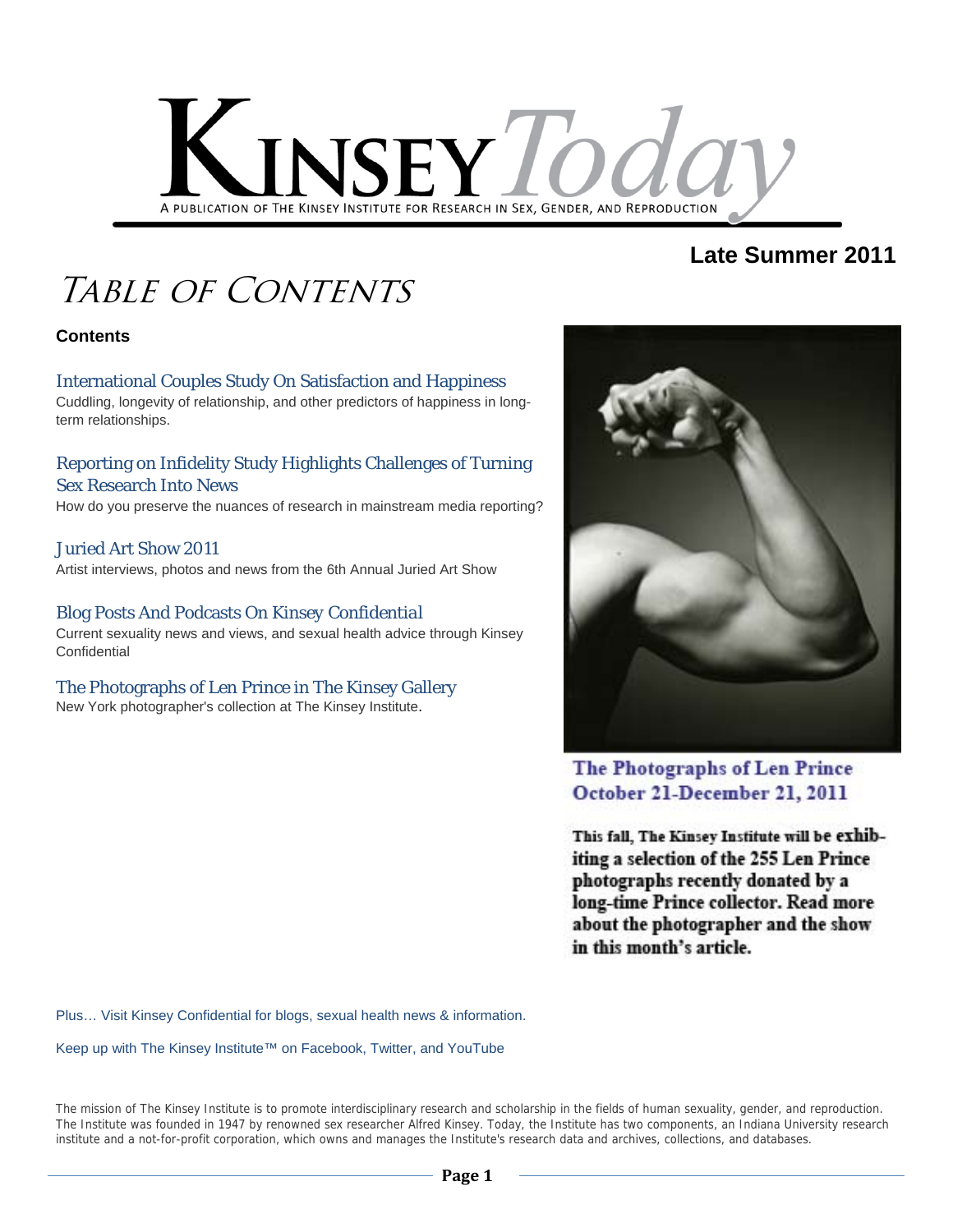# **International Couples Study On Satisfaction and Happiness**

### **First Findings from International Couples Study Published**

### **Couples report gender differences in relationship, sexual satisfaction over time**

Cuddling and caressing are important ingredients for long-term relationship satisfaction, according to an international study that looks at relationship and sexual satisfaction throughout committed relationships. Contrary to stereotypes, though, tenderness was more important to the men than to the women.

The Kinsey Institute study involved more than 1,000 couples from five countries -- the U.S., Brazil, Germany, Spain and Japan.

Also contrary to expectations of the researchers, men were more likely to report being happy in their relationship, while women were more likely to report being satisfied with their sexual relationship. The couples,

more than 1,000 from the United States, Brazil, Germany, Japan and Spain, were together an average 25 years.

The study from the Kinsey Institute at Indiana University, published in the *Archives of Sexual Behavior*, is the first to examine sexual and relationship parameters of middle-aged or older couples in committed, long-term relationships. Research efforts to understand the place of sexuality in human lives rarely involves intact couples in ongoing relationships.



**Ian MacKenzie photo under creative commons license**

"You hear repeated research and commentary about divorce; but it's important to note that though divorce rates are high in the U.S., couples tend to stay married -- more than 50 percent

of U.S. couples remain in their first marriage, and that number goes up to 90 percent in Spain," said Julia Heiman, director of The Kinsey Institute for Research in Sex, Gender and Reproduction and lead author of the article. "We know from other research that being in a long-term relationship has some value to health. Perhaps we can learn more about what makes relationships both sustainable and happy."

Participants in the study were 40- to 70-year-old men and their female partners, either married or living together for a minimum of one year. The study included around 200 couples from each country. The men and women answered gender-specific questionnaires and were assured that their responses would not be shared with their partner.

"This study on heterosexual couples provides a basis for future research on sex and gender, such as how samesex couples may or may not show similarities and differences in relationship and sexual satisfaction," Heiman said.

#### **Relationship Satisfaction**

For men, relationship happiness was more likely if the man reported being in good health and if it was important to him that his partner experienced orgasm. Surprisingly, frequent kissing or cuddling also predicted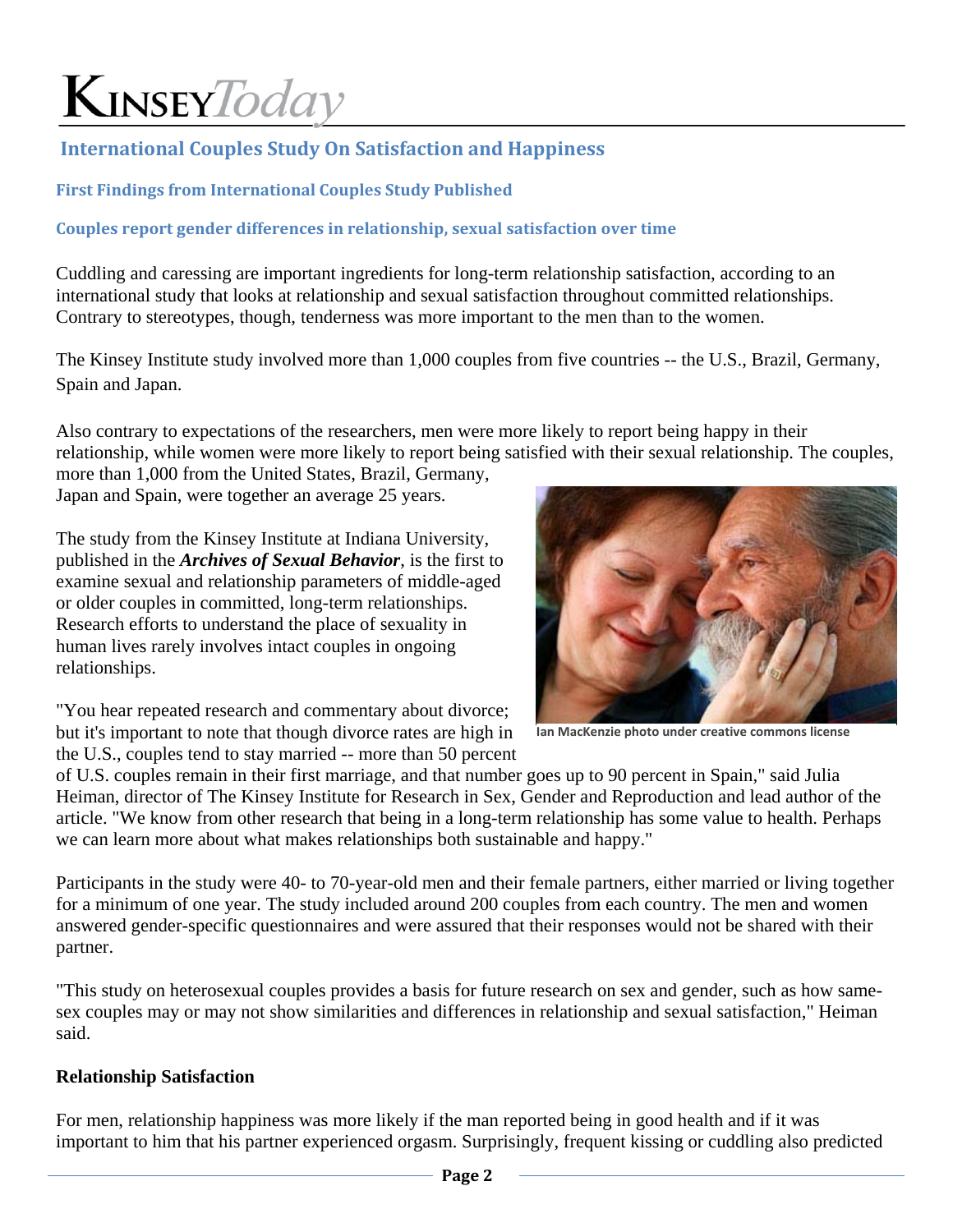happiness in the relationship for men, but not for women. Both men and women reported more happiness the longer they had been together, and if they themselves scored higher on several sexual functioning questionnaires.

Across all five nationalities, for both men and women, the Japanese were significantly happier with their relationships than Americans, and Brazilians and Spanish reported less relationship happiness than Americans.



*Photo by Shawn Spence* Julia Heiman

### **Sexual Satisfaction**

Men and women both were likely to report sexual satisfaction if they also reported frequent kissing and cuddling, sexual caressing by the partner, higher sexual functioning, and if they had sex more frequently. On the other hand, for men, having had more sex partners in their lifetime was a predictor of less sexual satisfaction.

Men did report more relationship happiness in later years, whereas for women, their sexual satisfaction increased over time. Women who had been with their partner for less than 15 years were less likely to report sexual satisfaction, but after 15 years, the percentage went up significantly.

"Possibly, women become more satisfied over time because their expectations change, or life changes with the children grown," Heiman said. "On the other hand, those who weren't so happy sexually might not be married so long."

Compared with the U.S. men, Japanese men reported significantly (2.61 times) more sexual satisfaction in their relationships. For women, Japanese and Brazilian women were more likely to report being satisfied sexually than Americans.

"We recognize that relationship satisfaction and sexual satisfaction may not be the same thing for all couples, and in all cultures," Heiman said. "Our next step is to understand how one person's health, physical affection and sexual experiences relate to the relationship happiness or sexual satisfaction of his or her partner. So, we hope for more couple-centered than individual-centered understanding on relationship functioning and satisfaction."

Co-authors of the study are J. Scott Long and Shawna N. Smith, Indiana University; William A. Fisher, University of Western Ontario, London, Canada; and Michael S. Sand and Raymond C. Rosen, New England Research Institutes, Mass.

The study is available at http://www.kinseyinstitute.org/publications/PDF/Heiman couples midlife and older 5 countries.pdf.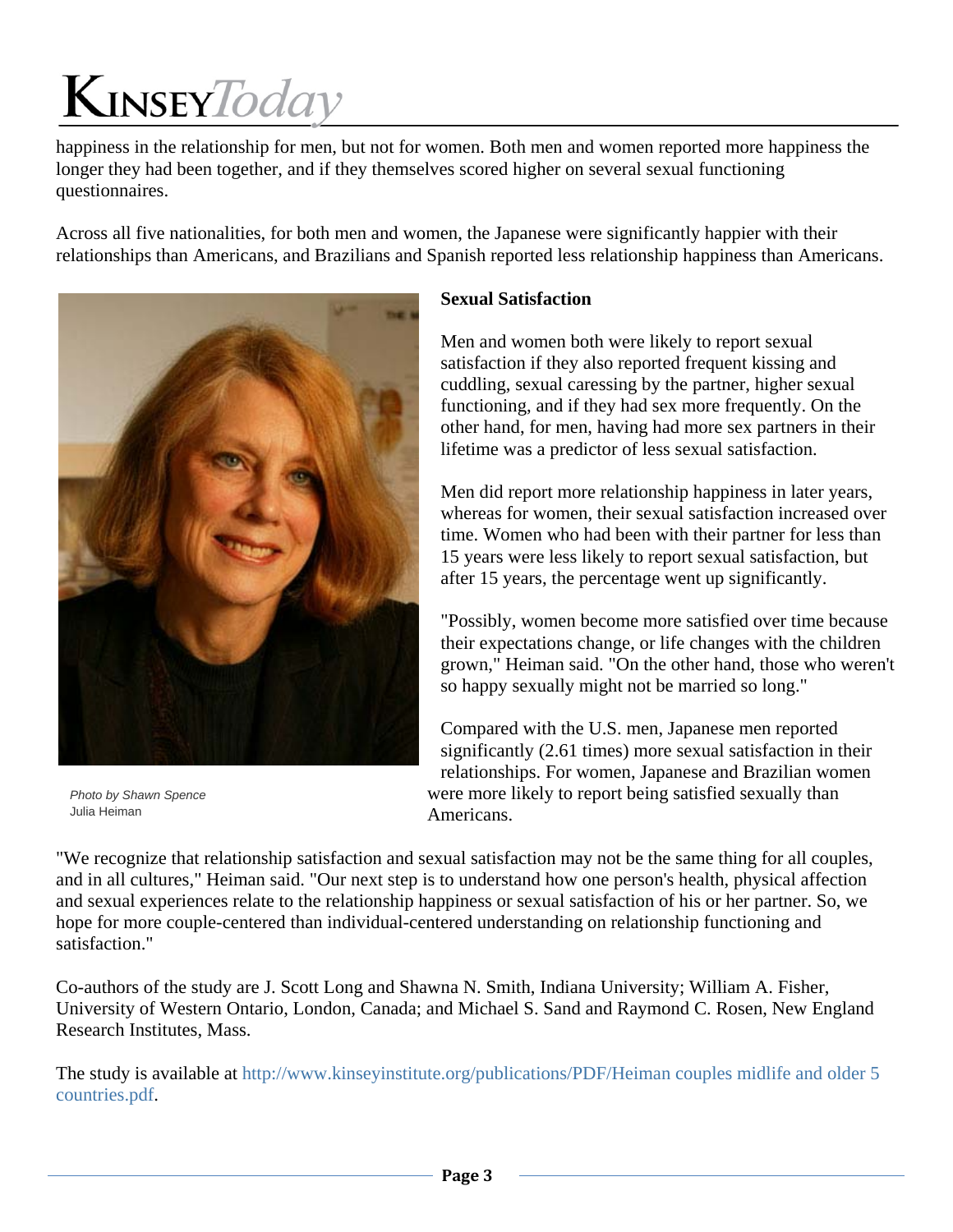## **International Couples Study On Satisfaction and Happiness, continued**

The study was supported by an independent investigator-initiated grant from Bayer-Schering. The Kinsey Institute receives support from the Office of the Vice Provost for Research at IU Bloomington (OVPR). OVPR is dedicated to supporting ongoing faculty research and creative activity and developing new multidisciplinary initiatives to enhance opportunities for federal, state, and private research funding.

--Tracy James, reprinted from Indiana Univesity Home Pages, 2011.

. . . . . . . . . . . . . . . . . . . . . . . . .

### **Reporting on Infidelity Study Highlights Challenges of Turning Sex Research Into News**

#### **Study on relationships arouses the media**

Whether it's politicians having children outside of marriage or 'family values' spokesmen having affairs, journalists know that infidelity is a big draw. So when Erick Janssen and co-authors released a new study based on the sexual inhibition/sexual excitiation model, it was important not to overstate the findings.



The study was the first to look at the influence of lovers' sexual personality traits on infidelity alongside more typically-examined factors like marital status, religious affiliation, and gender.

Some of their results were unexpected, and sparked media attention.

Photo (left) by Nic Snell. New study is first to consider the influence sexual personality characteristics can have on infidelity.

"The tendency of media is to generalize and sensationalize sex research, so it's always a challenge to present the results within the context of the study, " said Erick Janssen.

In this study, people were more likely to say that they cheated on their spouse if they also experienced an "increased sensitivity for sexual performance problems and a decreased likelihood to lose their sexual arousal in the face of risk or danger." Not the easiest concepts to explain in a sound byte!

So how do researchers handle preserving the nuance and integrity of their study results in the face of journalistic pressure for the hot story?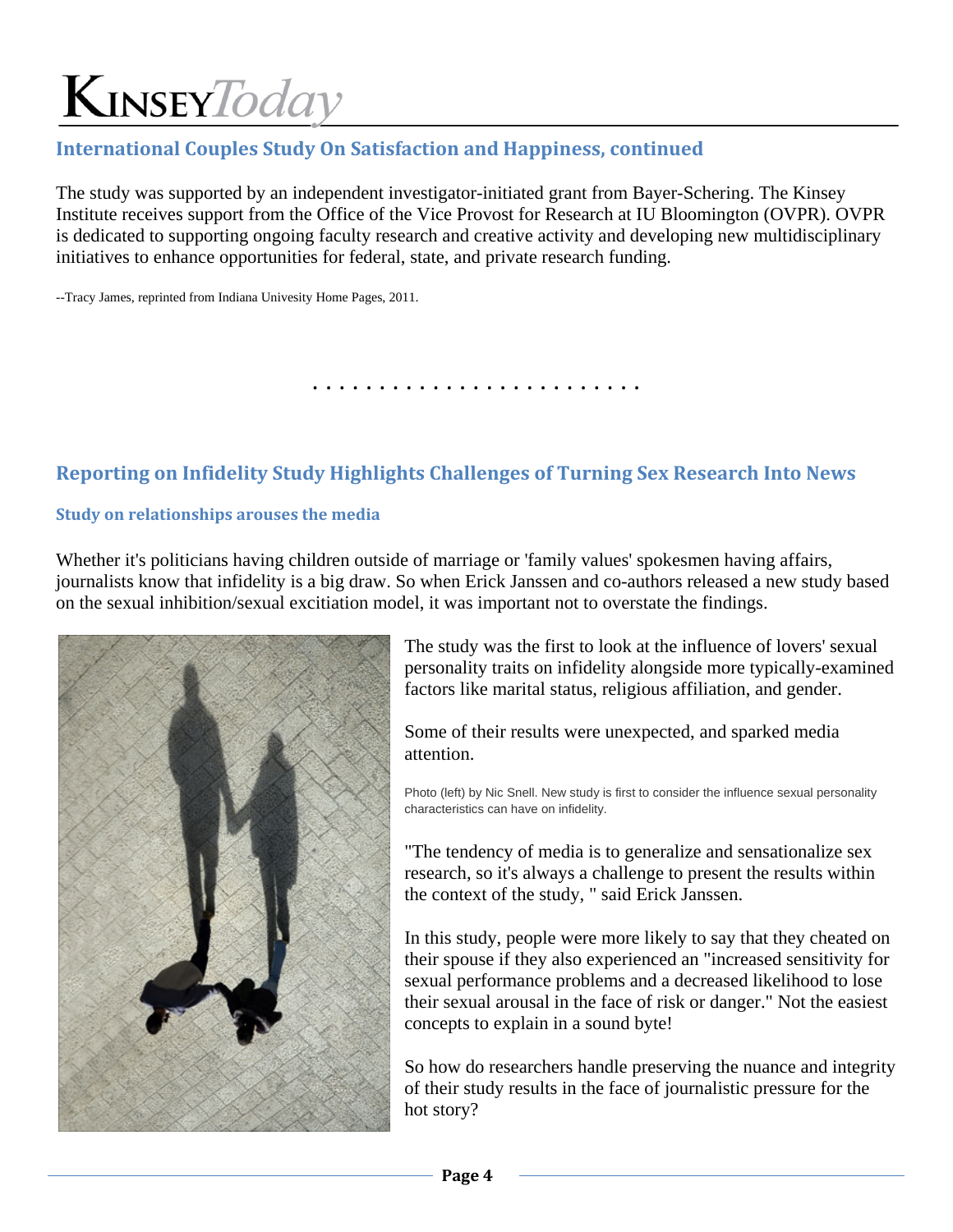"Being new to this, I was incredibly cautious with the information that I gave reporters. It was a lot more difficult than I anticipated," said Kristen Mark, doctoral student at Indiana University's Department of Applied Health Science.

"I had a piece of paper in front of me during every media interview that said across the top 'I cannot comment on that' - I had to bring the reporters back to our specific results, rather than generalizing and sensationalizing our findings."

And what study results drew most attention from the media?

"I think reporters were looking for sweeping generalizations with regard to gender differences," says co-author Dr. Robin Milhausen. "They really latched on to the finding about performance concerns in men predicting infidelity - but the exact same pattern of results was found for women and the relationship was almost identical in magnitude for both genders. I had to keep reminding them that this finding was true for women as well."

Kristen Mark adds, "I also think that once reporters got the idea in their head that infidelity was predicted by personality characteristics, they were hoping to spin the story in a way that the saying 'once a cheater, always a cheater' would be supported by science, which really wasn't the case."

And it's more than just an interest in scientific purity that keeps researchers struggling to leash in journalist enthusiasm when they report sex research news. When complex results are simplified and packaged to fit neatly into a catchy phrase or headline, more mundane but practical applications can be left out of the reporting.

Even with personality factors, it is possible to offer suggested interventions to avoid infidelity.

Says Dr. Milhausen:

"If you are easily aroused by a variety of sexual stimuli, suggest it to your partner rather than going outside the relationship. As well, if you have performance concerns which are interfering with your arousal, get help for these from a physician or therapist. You don't need to seek extra stimulation elsewhere, or a partner with whom you have a 'clean slate.'"

On a bright note, the study was widely reported in the media, and the researchers were featured in several radio interviews. You can read some of these articles, and listen to Erick Janssen and Kristen Mark discuss the findings on Youtube:

For more about the study, read the press release on *Insights into infidelity: Study examines influence of sexual personality characteristics,* or go to the original research article:

Mark, K.P., Janssen, E., and Milhausen, R.R. (2011). Infidelity in Heterosexual Couples: Demographic, Interpersonal, and Personality-Related Predictors of Extradyadic Sex. *Archives of Sexual Behavior*. DOI 10.1007/s10508-011-9771-z.

For more media coverage, see kinseyinstitute.org/about/news\_media.html

. . . . . . . . . . . . . . . . . . . . . . . . .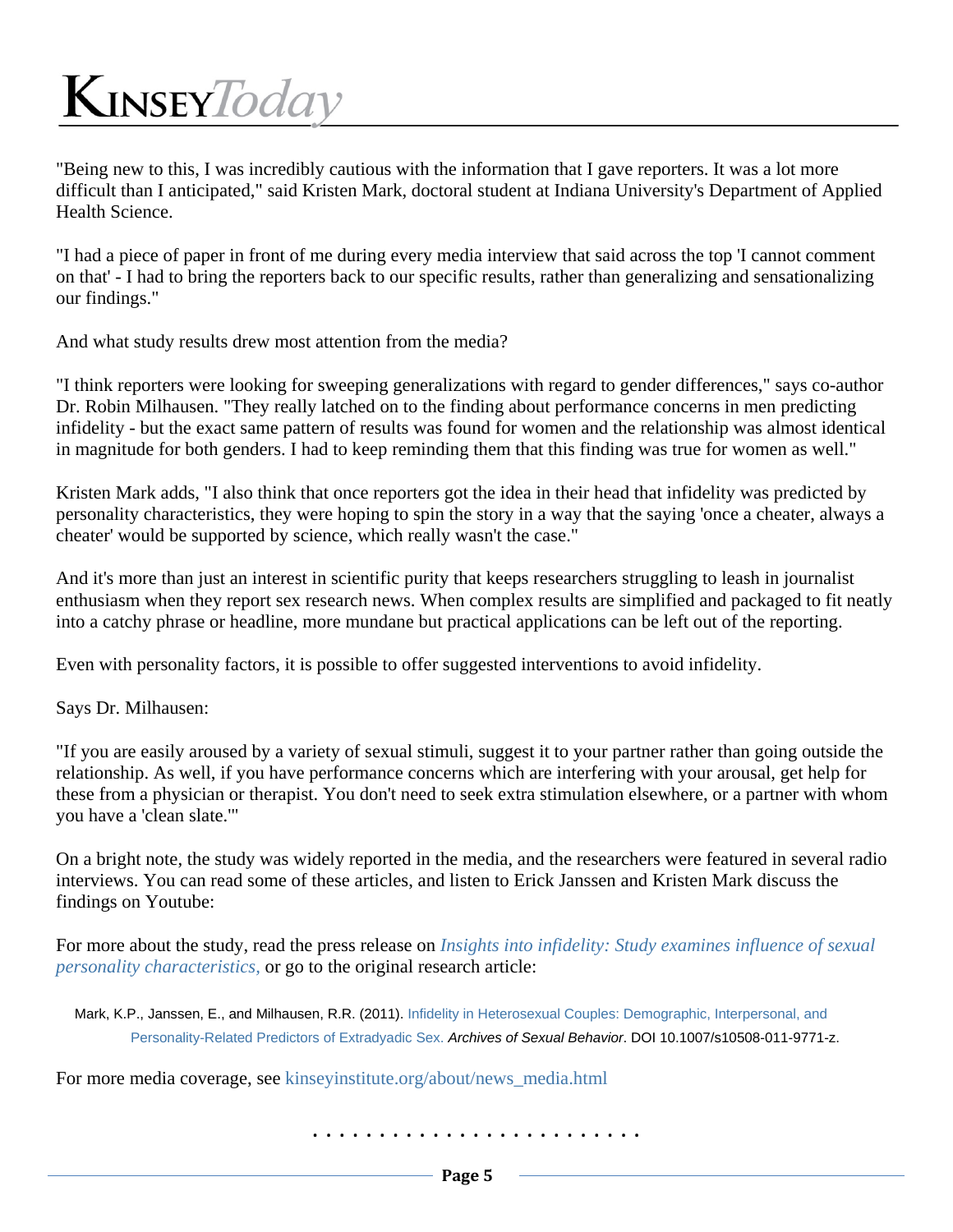### **Juried Art Show Report**

The Kinsey Institute's Juried Art Show began in 2006 to offer artists a unique venue to exhibit artwork addressing issues of sexuality, gender, and reproduction. The show has grown in size and stature each year. This year, the 6th Annual Juried Art Show drew 775 submissions from 354 artists in 36 states and nine countries. Jurors Betsy Stirratt, director of the SoFA Gallery, Garry Milius, Associate Curator at the Kinsey Institute Gallery, and Christopher Bedford, of Ohio State University, made a final selection of 130 pieces for exhibition.

This year, exhibited artworks displayed a variety of unconventional materials including cast urethane forms, china plates, and textiles, in addition to more traditional media, such as photographs, prints, sculpted wood and stone, and video.



The opening night reception was well-attended, with many of the show artists in attendance. You can hear some of them discuss their works in our Opening Night Video available on The Kinsey Institute's Youtube channel at www.YouTube.com/KinseyInstitute.

Comparing the tone of this year's Juried Art Show to previous years, juror Garry Milius remarked that "I think [this year's show] is a little more light-hearted than last year. I think there are a lot of pieces that are more fun, and a bit more comical."

Each year, two artworks are selected for awards, given out on opening night.

This year, "Olympia (After Manet)" by Niki Gangruth and featuring model James Kinser was chosen **Best in Show** by jurors Betsy Stirratt, Garry Milius, and Christopher Bedford (shown above).

Opening night attendees were invited to cast their vote for **Gallery Visitors' Choice**, awarding it to "Obscenity" by Hashim Hathaway (shown at right).

The award winning artpieces were featured in an NPR news story about the Juried Art Show: "For the Pleasure of Looking" by Yaël Ksander, available on the NPR website.

The Juried Art Show was also featured in an Indianapolis news weekly, *Nuvo*, in their edition on sex in Indiana. The newsweekly decided to illustrate another article in that issue with one of the



Juried Art Show pieces by photographer David Deaubry, *Mr. Nude North America* (a male nude), sparking local controversy and discussion, and bringing more statewide attention to the show.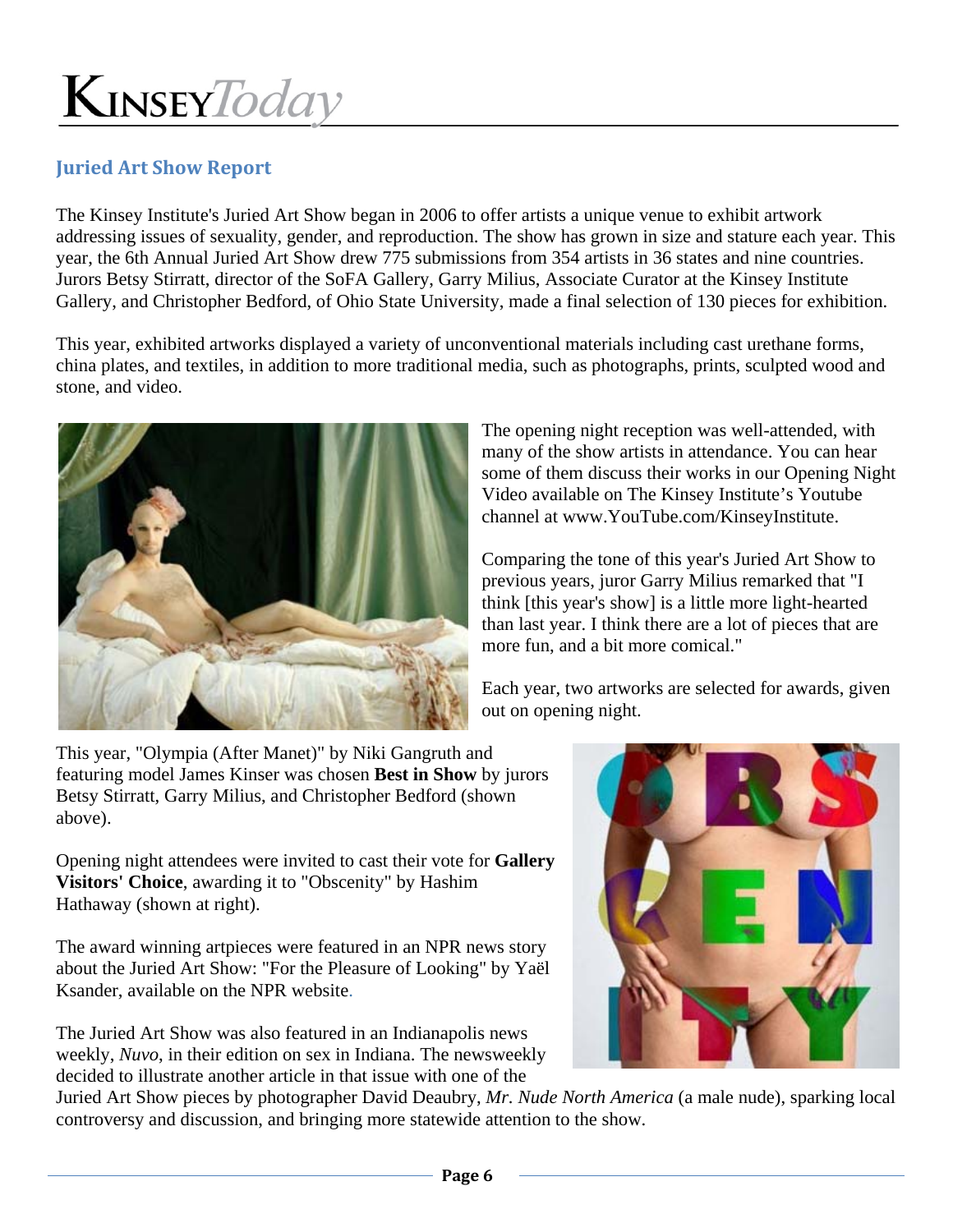### **Kinsey Confidential Helps New College Students, And Just About Everyone Else**

KinseyConfidential.org is the Kinsey Institute's online sexuality information service designed to meet the sexual health information needs of young adults. New and returning students gathering this week at Indiana University bring their own issues and concerns, and help to

shape the content of Kinsey Confidential.

"As new students enter college this fall, we want to be sure that the message of consent and safety is out front, along with helpful facts on birth control, safer sex, body image, relationship issues, and yes, even pleasure," says Kinsey Institute Communications Director Jennifer Bass.

With a team of volunteer bloggers and regular podcasts from sex educator and researcher Dr. Debby Herbenick, Kinsey Confidential is a research-based source for news and trends and sexual health resources.



Each week, Dr. Herbenick, who is widely regarded as a women's health and sexuality expert, posts answers to questions from the email inbox. These "Q&As" on personal sex questions are available as podcasts on the site and through iTunes, in conjunction with WFIU public radio.



Among the bloggers: sociology grad student Eric Grollman brings insights on gender, race and sexual identity to challenge stereotypes and media; Kristen Jozkowski, a recent Ph.D. graduate in Public Health, explains and illuminates issues of consent and sexual assault; and Kristen Mark, in Applied Health Science/Public Health, discusses research and clarifies topics from sexual communication and pleasure to brain research.

Adam Fischer, Jennifer Bass, Natalie Ingraham, Bradley Blankenship, Sarah Burnett, Marie Metelnick, and Jodie Sackley also contribute to the site.

This fall we welcome Kasey Snyder, an IU graduate student in Library Sciences who will be sharing highlights from the Kinsey Institute Library collections.

Subscribe to the podcasts on KinseyConfidential.org or through iTunes, follow us on Twitter at www.Twitter.com/Kincon, or just bookmark the site - Kinsey Confidential isn't just for students...KinseyConfidential.Org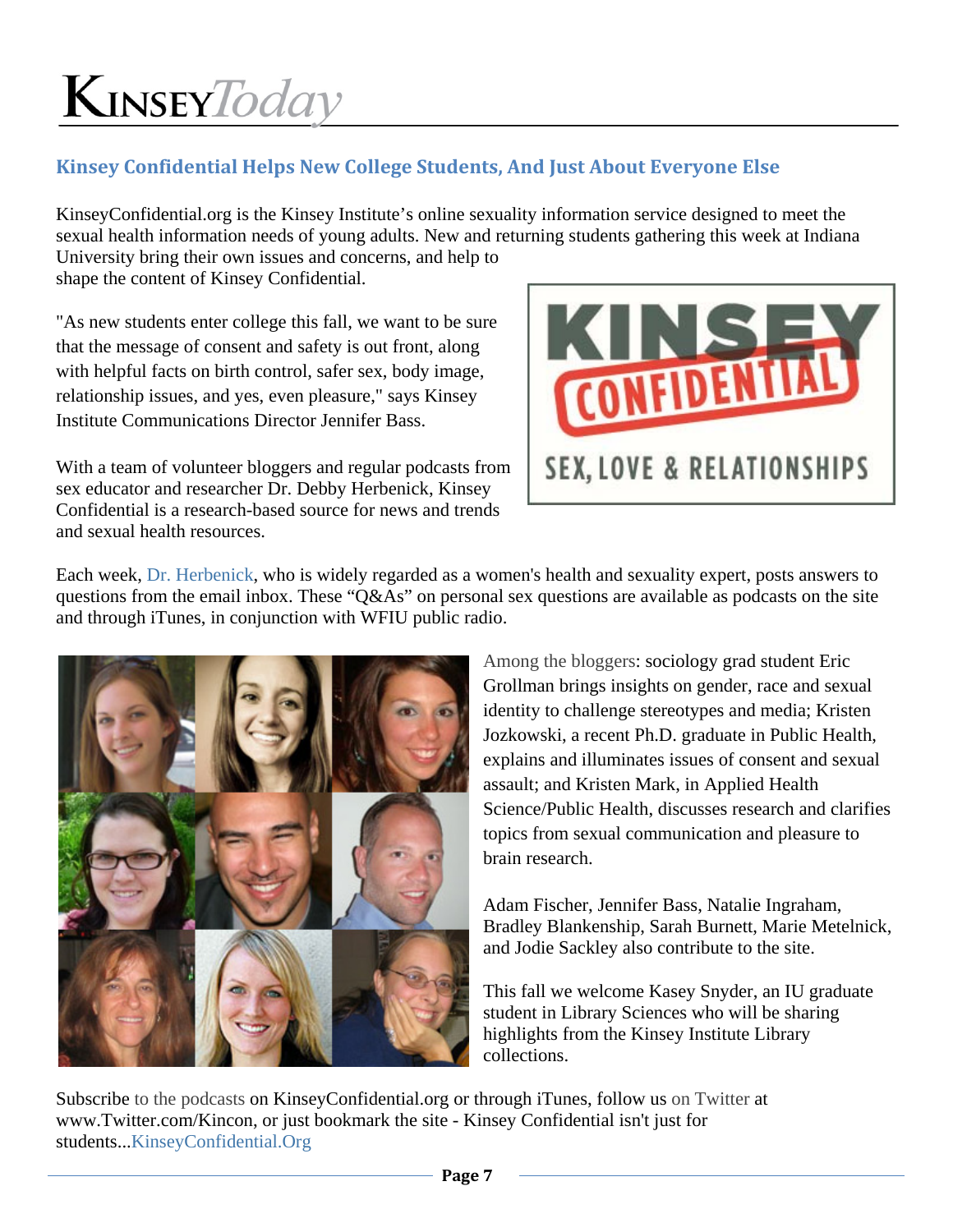### **The Photographs of Len Prince: October 21‐December 21, 2011**

Len Prince is a New York-based photographer who has produced an impressive range of work in a career that spans more than four decades. He excels at portraiture and is especially known for his work with celebrities such as Debbie Harry, Eddie Izzard, and Drew Barrymore. His striking photographs of the nude figure display his skill with composition and lighting.

Prince has recently completed a major body of work titled *Self Possessed*, for which he collaborated with Jessie Mann, the daughter and model of noted photographer Sally Mann. The Kinsey Institute is fortunate to have received a major gift of more than 225 Len Prince photographs from his long-time patron William Zewadski. This exhibition features a representative selection of prints from this donation.

This June, Len Prince spoke at length with Kinsey Institute Curator Catherine Johnson-Roehr about his artistic development, balancing the demands of commercial photography and art, and the special demands of photographing the nude figure.

You can read the full interview on the Kinsey Institute website from the online newsletter.





Join us for the opening reception: Friday, October 21, 6:30-8:30 pm, The Kinsey Institute Gallery, Morrison Hall (second floor). This event is free and open to the public. Refreshments will be provided.

There will be an artist's talk by Len Prince on Friday, October 21, at 5:30-6:30 pm, in Jordan Hall room 124. Please check the gallery page for updated information this fall at www.KinseyInstitute.org/Services/Gallery.html.

You can learn more about Len Prince at LenPrince.com.